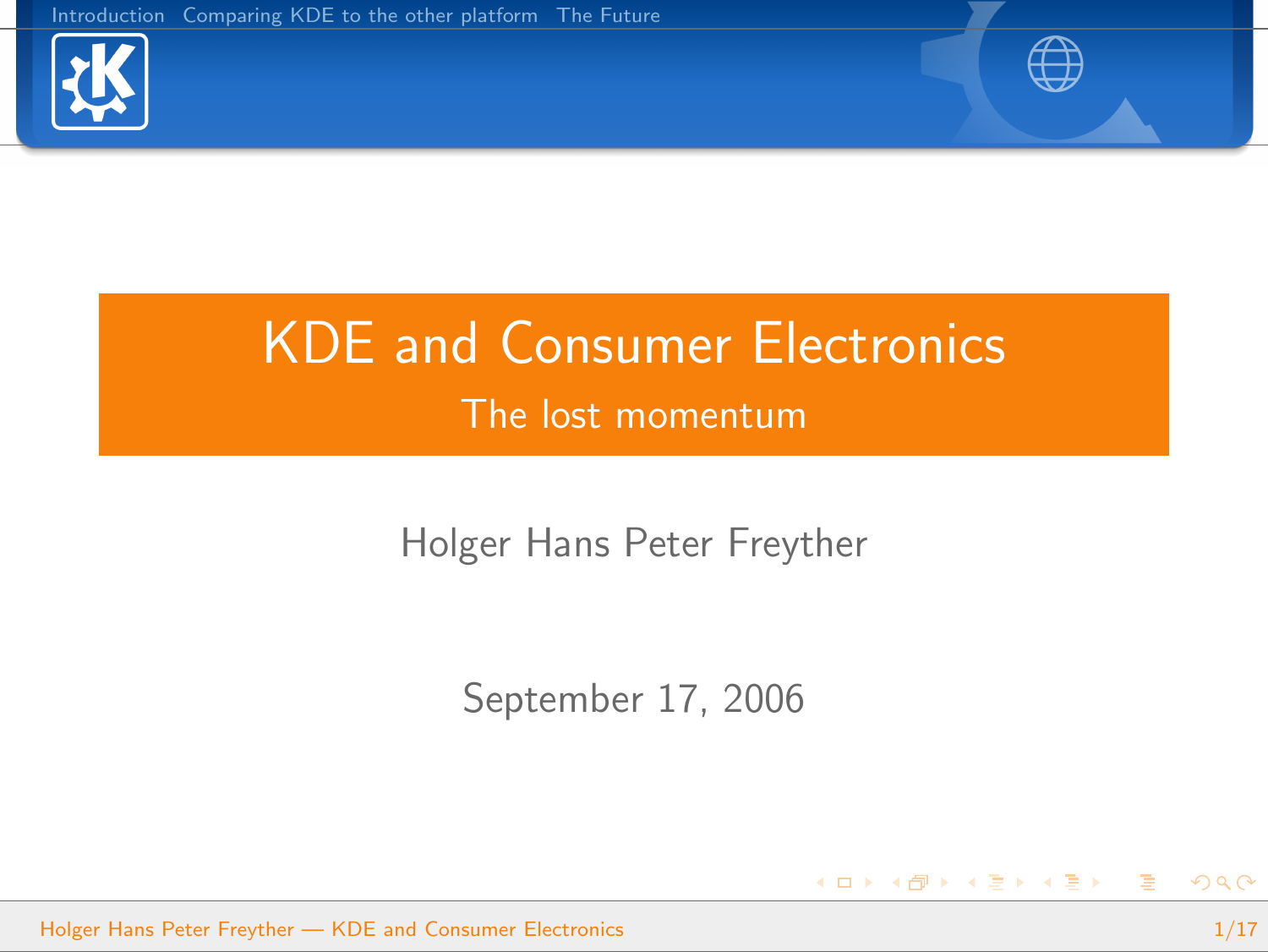



K ロ ▶ K @ ▶ K 경 ▶ K 경 ▶ │ 경

### 1 [Introduction](#page-2-0)

### 2 [Comparing KDE to the other platform](#page-8-0)

### **3** [The Future](#page-13-0)

Holger Hans Peter Freyther — [KDE and Consumer Electronics](#page-0-0) 2/17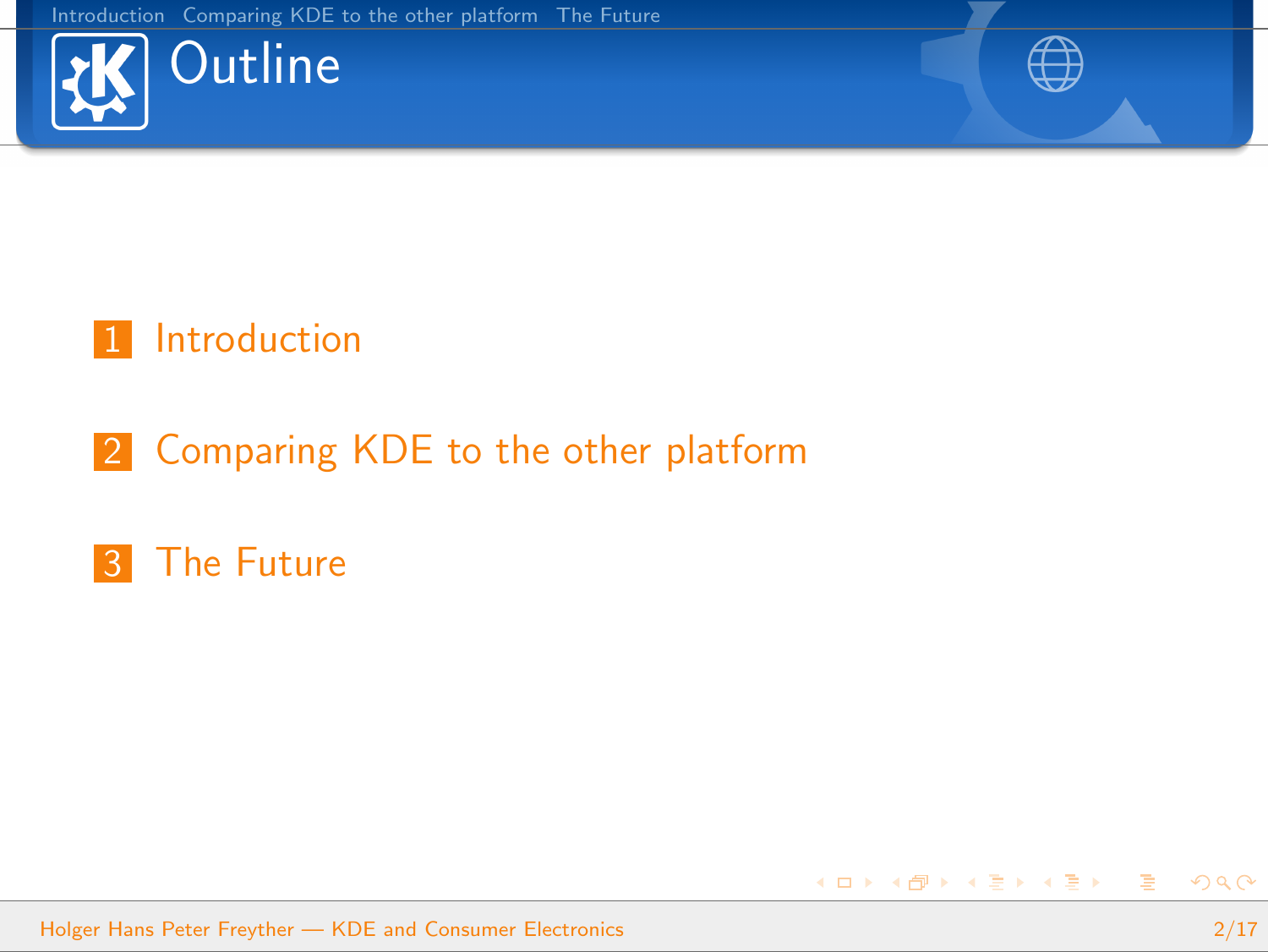



メロメ メタメ メミメ メミメー

### 1 [Introduction](#page-2-0)

Holger Hans Peter Freyther — [KDE and Consumer Electronics](#page-0-0) 3/17

<span id="page-2-0"></span>活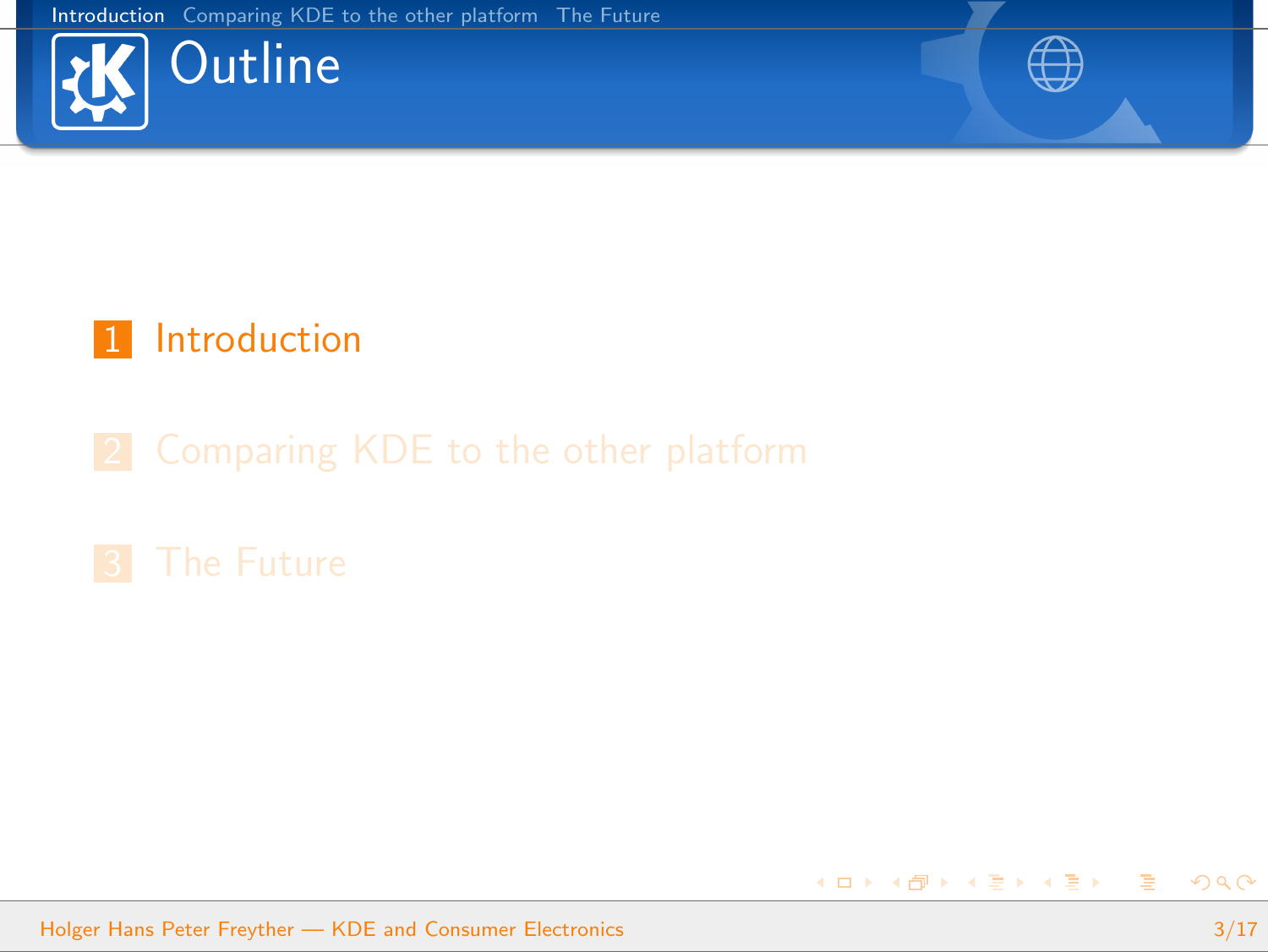# Goals of this talk

### When you leave this room

- You should have recognized Mobile Devices and Consumer Electronics are of great importance for KDE.
- $\blacksquare$  There is plenty we can and should improve
- Reconsider the goals of KDE and its scope

### When you get home and hack away

- Consider integrating Mobile Devices into your Application
- **Make dependencies conditional**
- Consider binary size, memory footprint and limited resources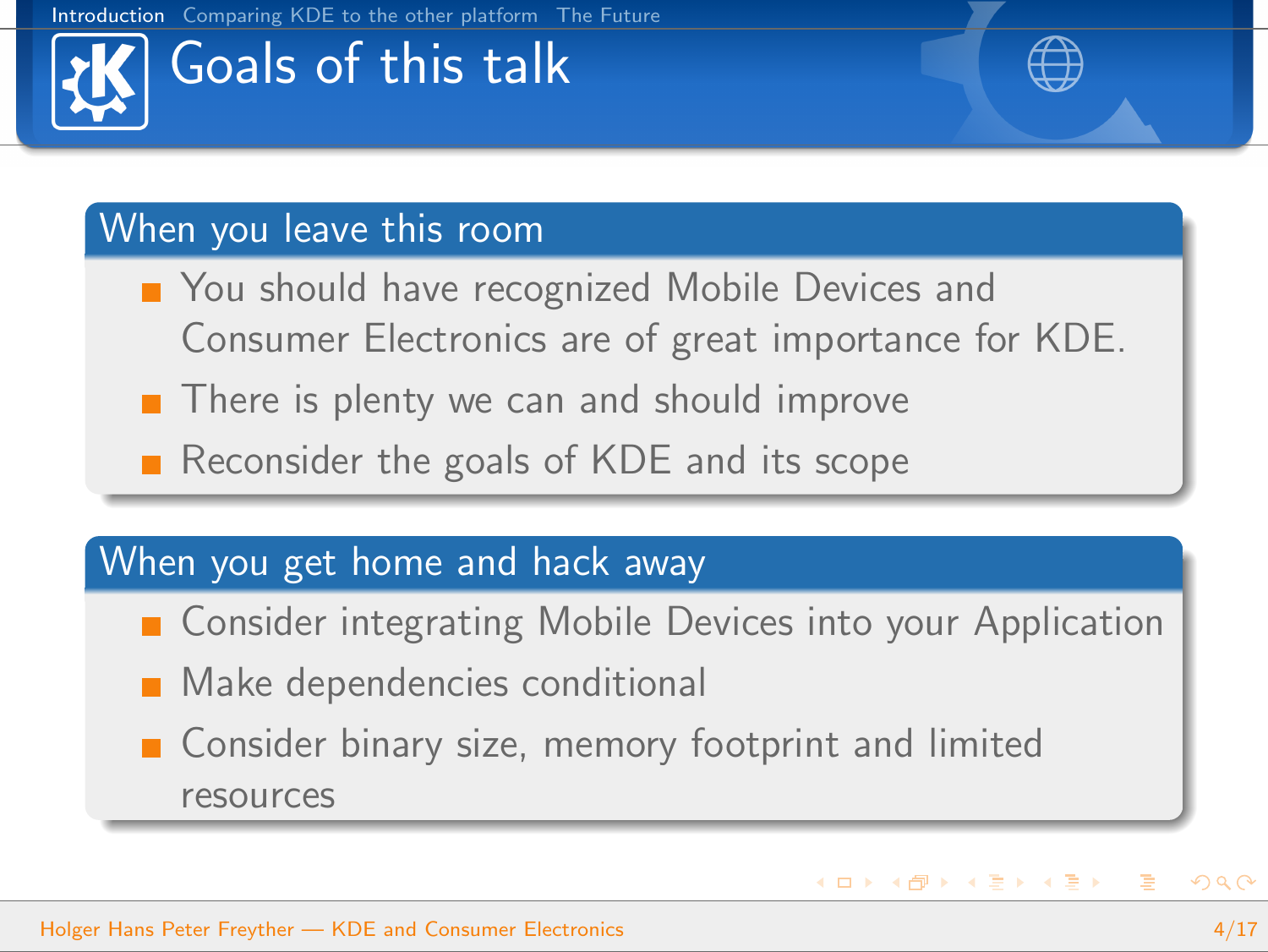

イロン イ部ン イモン イモン

- The traditional gray machine with mouse and keyboard
- Used for average tasks
- KDE is good enough for large deployments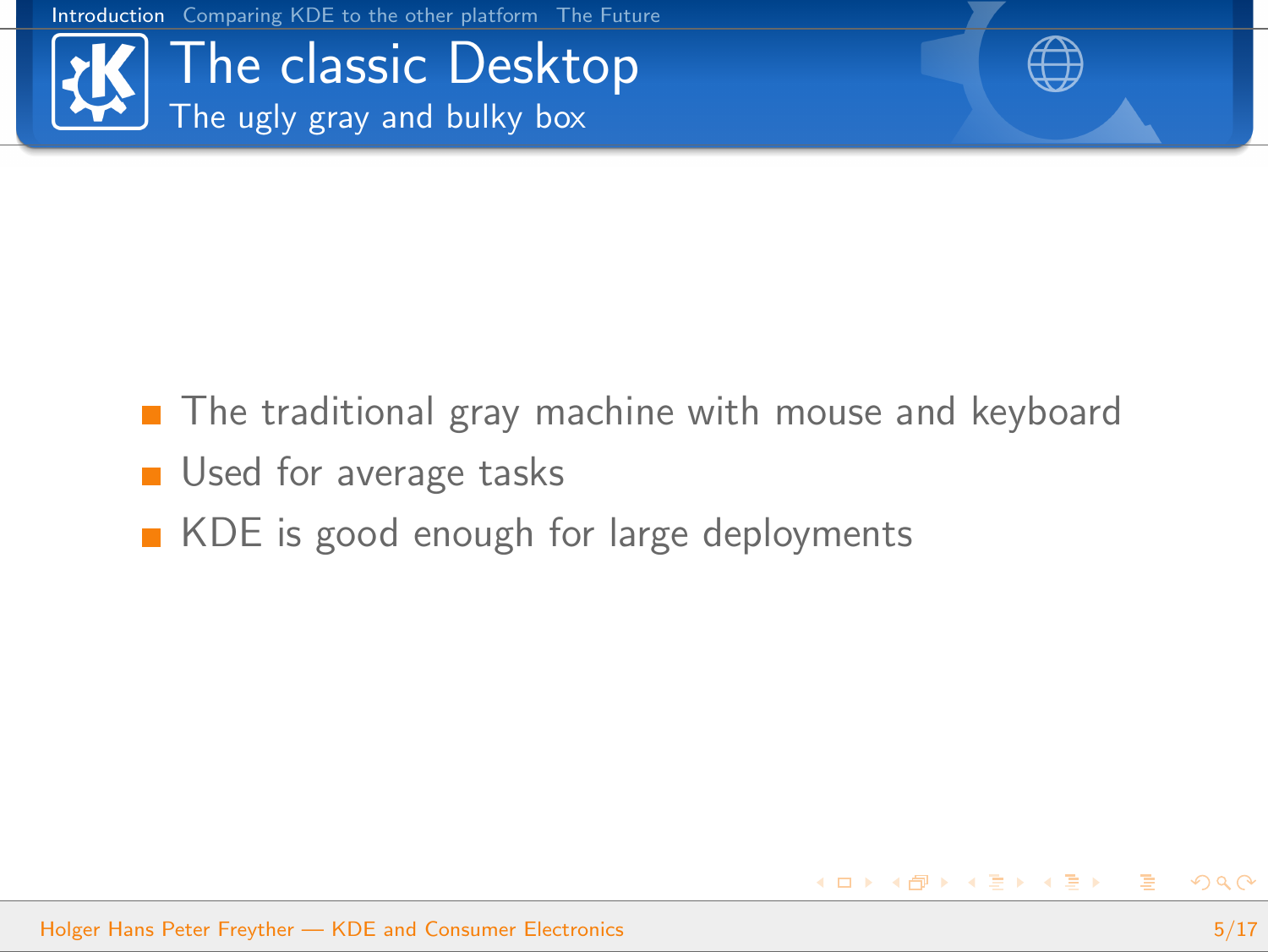

- You connect ACME Camera and want to share photos
- You connect ACME OGG Player and upload and share music
- You connect ACME DVB receiver you record and watch movies

 $\left\{ \begin{array}{ccc} \square & \rightarrow & \left\langle \bigoplus \right. \right. & \rightarrow & \left\langle \bigtriangledown \right. & \rightarrow & \left\langle \bigtriangledown \right. & \rightarrow & \left\langle \bigtriangledown \right. \right. \\ \square & \rightarrow & \left\langle \bigodot \right. & \square & \rightarrow & \left\langle \bigtriangleup \right. \end{array} \right.$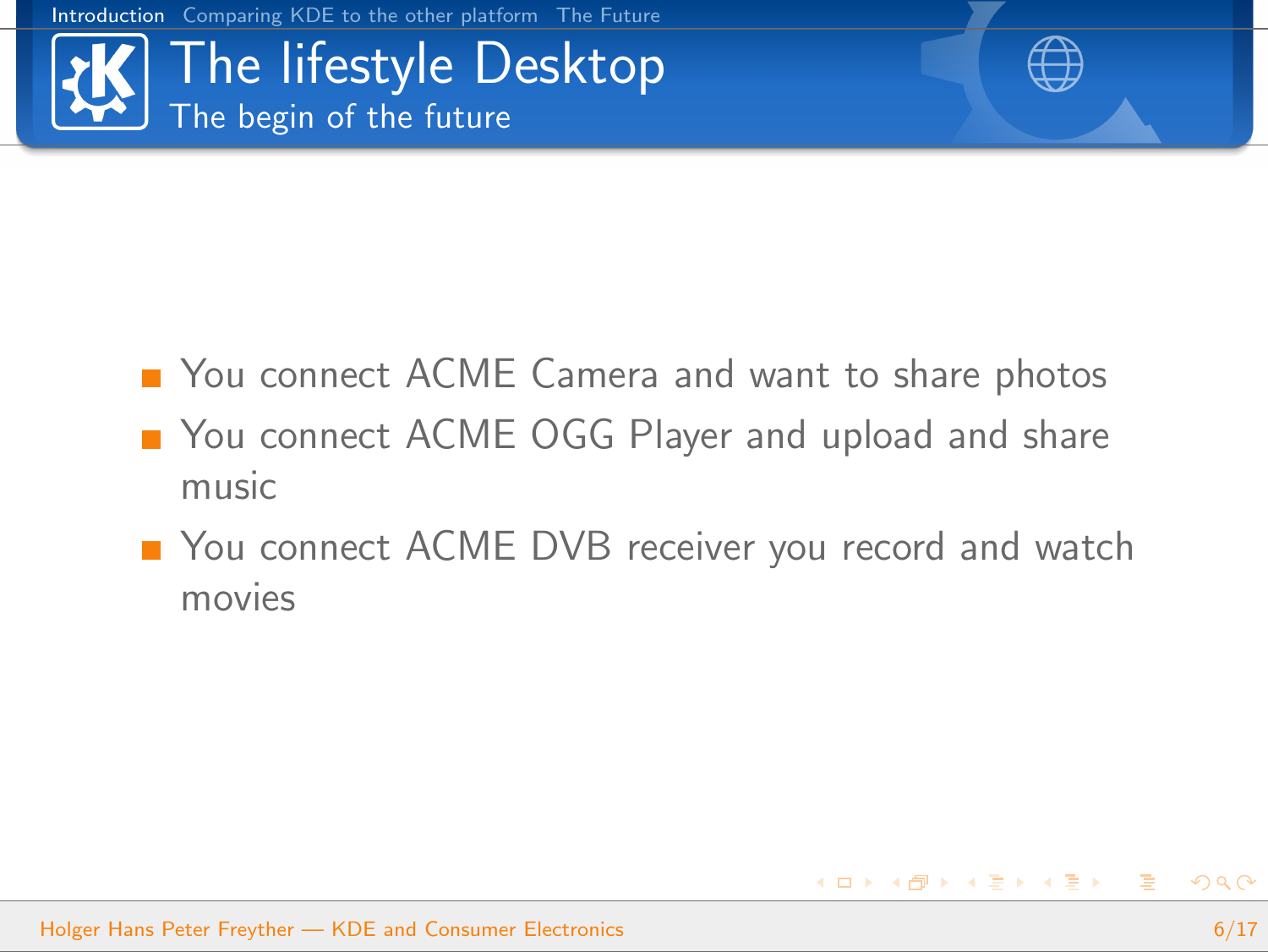



 $\left\{ \begin{array}{ccc} 1 & 0 & 0 \\ 0 & 1 & 0 \end{array} \right.$ 

- The majority of Computer equiped devices are not Desktops
- $\blacksquare$  People carry mobile phones everywhere and anywhere
- GPRS, EDGE, UMTS, WiMax allows you to be always connected
- $\blacksquare$  They are as poweful as the first Computer you have run KDE on
- **Ofcourse it runs Linux**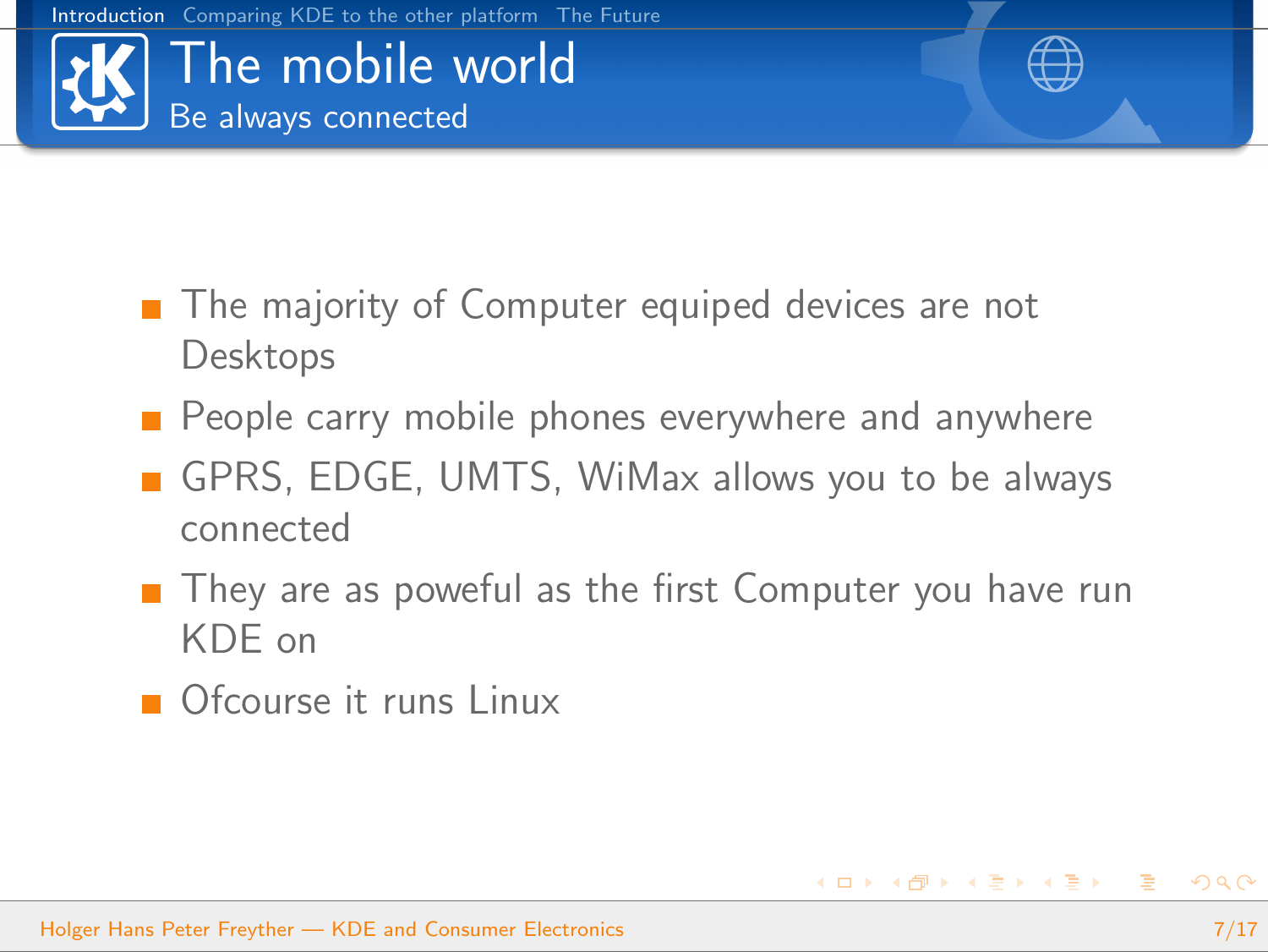# The consequences for us

#### They exist

- Integrate these devices into our desktop
- Synchronize your data

### They run Linux

- $\blacksquare$  It could run KDF
- **Large number of easy to win users**
- We need to avoid the Micro\$oft monopoly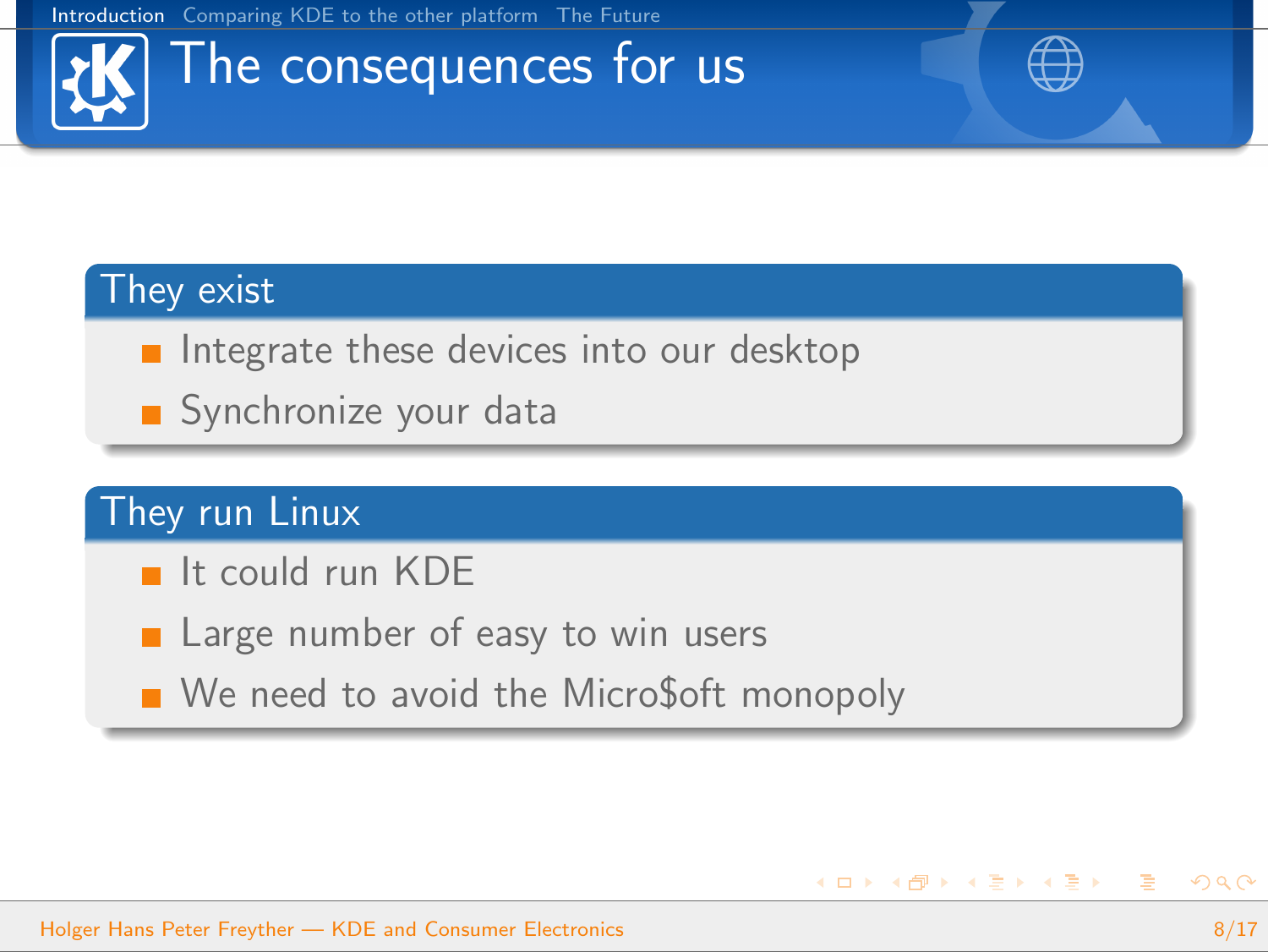



メロメ メタメ メミメ メミメー

### 2 [Comparing KDE to the other platform](#page-8-0)

Holger Hans Peter Freyther — [KDE and Consumer Electronics](#page-0-0) 9/17

<span id="page-8-0"></span>活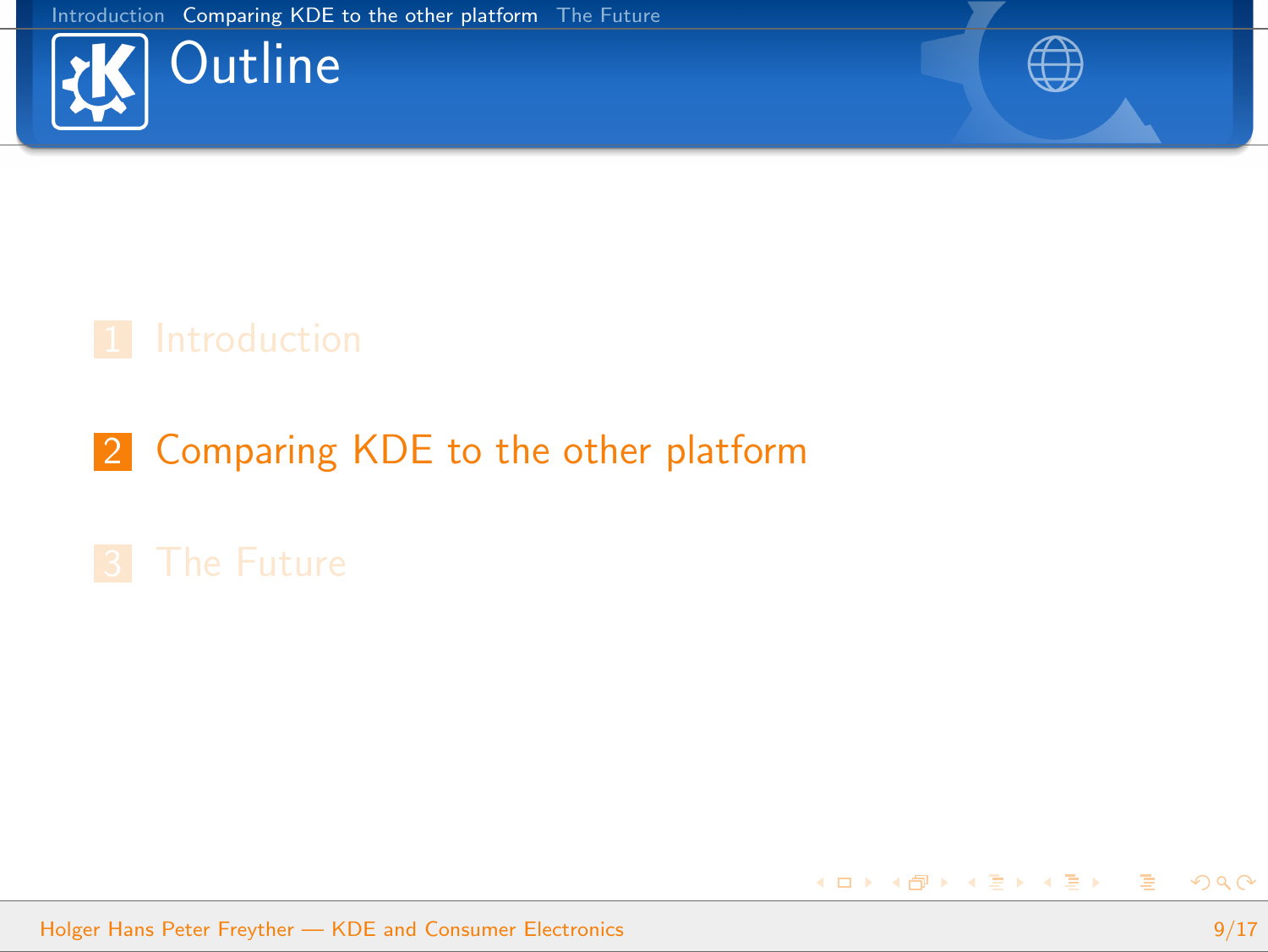Our problem Stop the inbreeding, start cooperating



**K ロ ▶ K 御 ▶ K 唐 ▶ K 唐 ▶ │ 唐** 

#### Bad integration

We integrate mobile phones, OGG players, ... badly

### Our platform

- We have created a lot of good technology
- Sadly none is used outside of the KDE project
- $\blacksquare$  No way to just use KIO, KHTML,  $\ldots$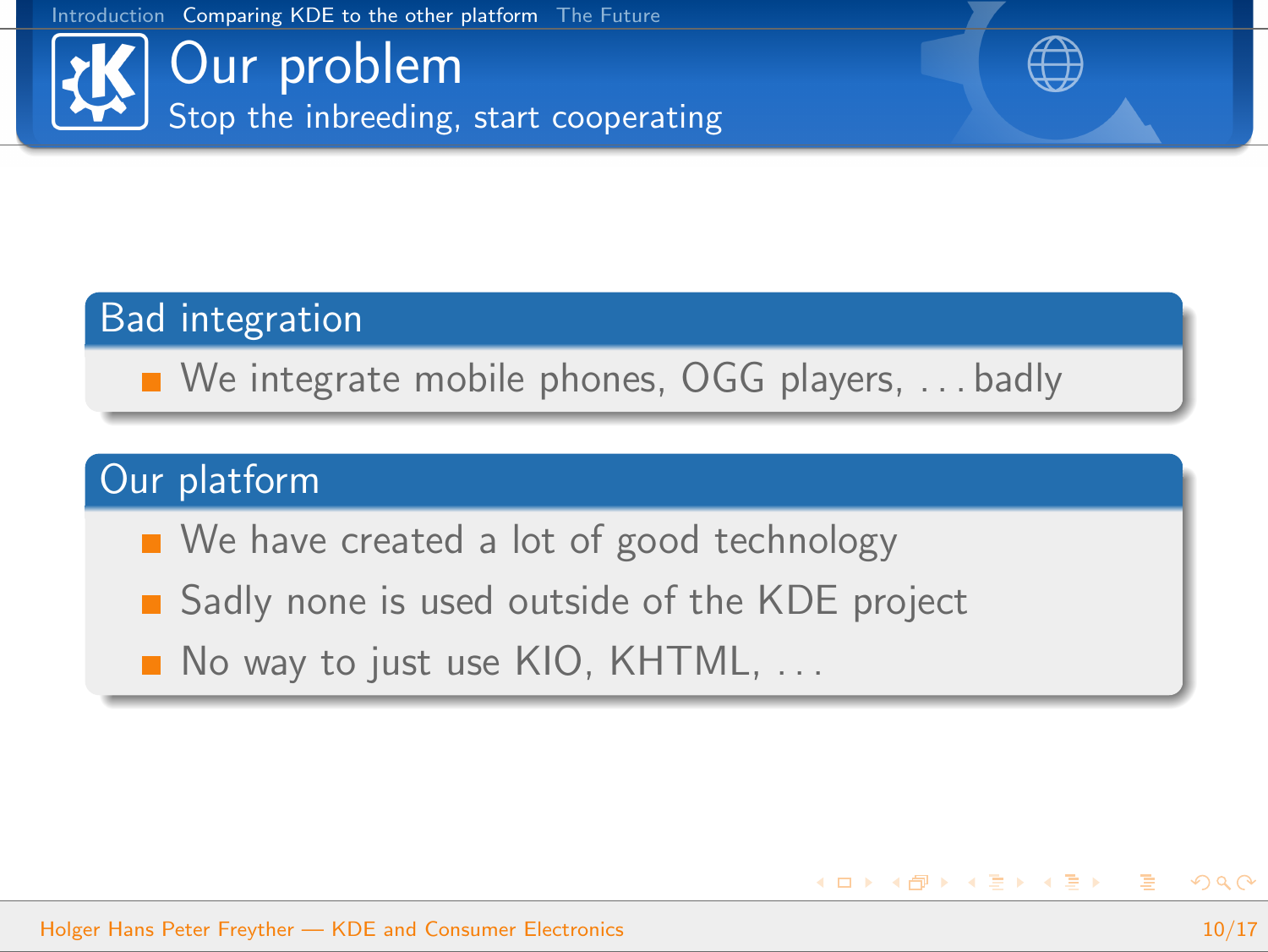

イロト イ部 トイをトイをトー を

#### KHTML

- **Awesome rendering engine**
- Not used outside KDE as it is hardly portable

### **WebCore**

- **All the benefits from KHTML**
- **Easily portable, already ported to mobile phones,**  $Gtk+$ **,** Win32. . . .
- **NebCore konquers the world**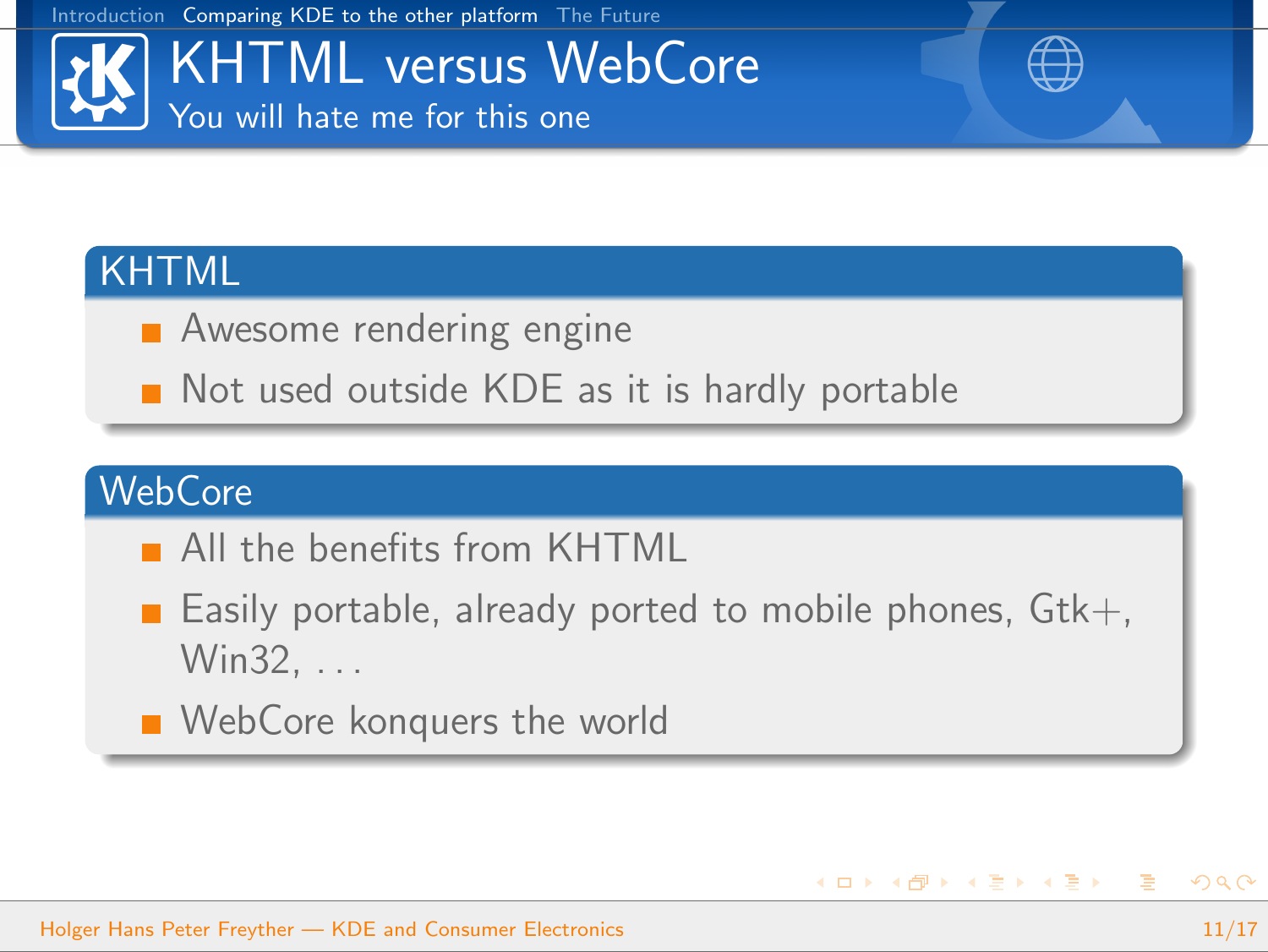# KDEPIM compared to Evolution

#### kdepimpi

- **Fork of Korganizer, KAddressbook, KResource**
- **Bugfixes, tuning, generally improved**
- Sadly not much has been merged

#### maemo

- Evolution-Data-Server ported to D-Bus
	- Evolution-Data-Server shrinked
- **New GUI written for Evolution Data Server**
- **Changes merged upstream**

 $\equiv$ 

 $\left\{ \begin{array}{ccc} \square & \rightarrow & \left\langle \bigoplus \right. \right. & \rightarrow & \left\langle \bigtriangledown \right. & \rightarrow & \left\langle \bigtriangledown \right. & \rightarrow & \left\langle \bigtriangledown \right. \right. \\ \square & \rightarrow & \left\langle \bigodot \right. & \square & \rightarrow & \left\langle \bigtriangleup \right. \end{array} \right.$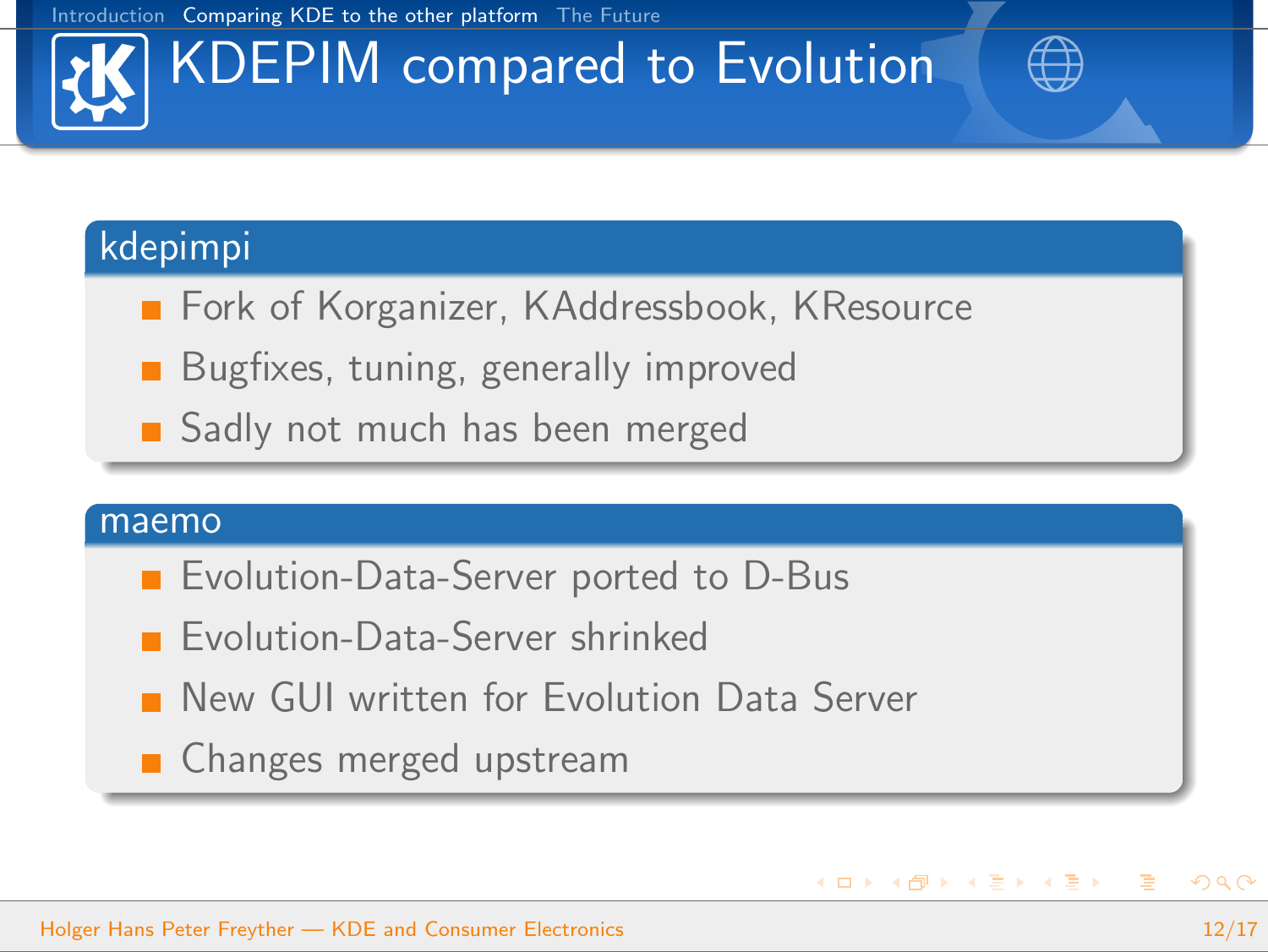

The pattern Why can't KDE technology be used outside of KDE?



- $\blacksquare$  It is more easy to use Gaim than Kopete on Qtopia ■ It is more easy to use GnomeVFS than KIO on Qtopia ■ It is more easy to use WebCore than KHTML on Qtopia **.** . . .
- $\blacksquare$  I have seen a lot of KDE forks with no perspective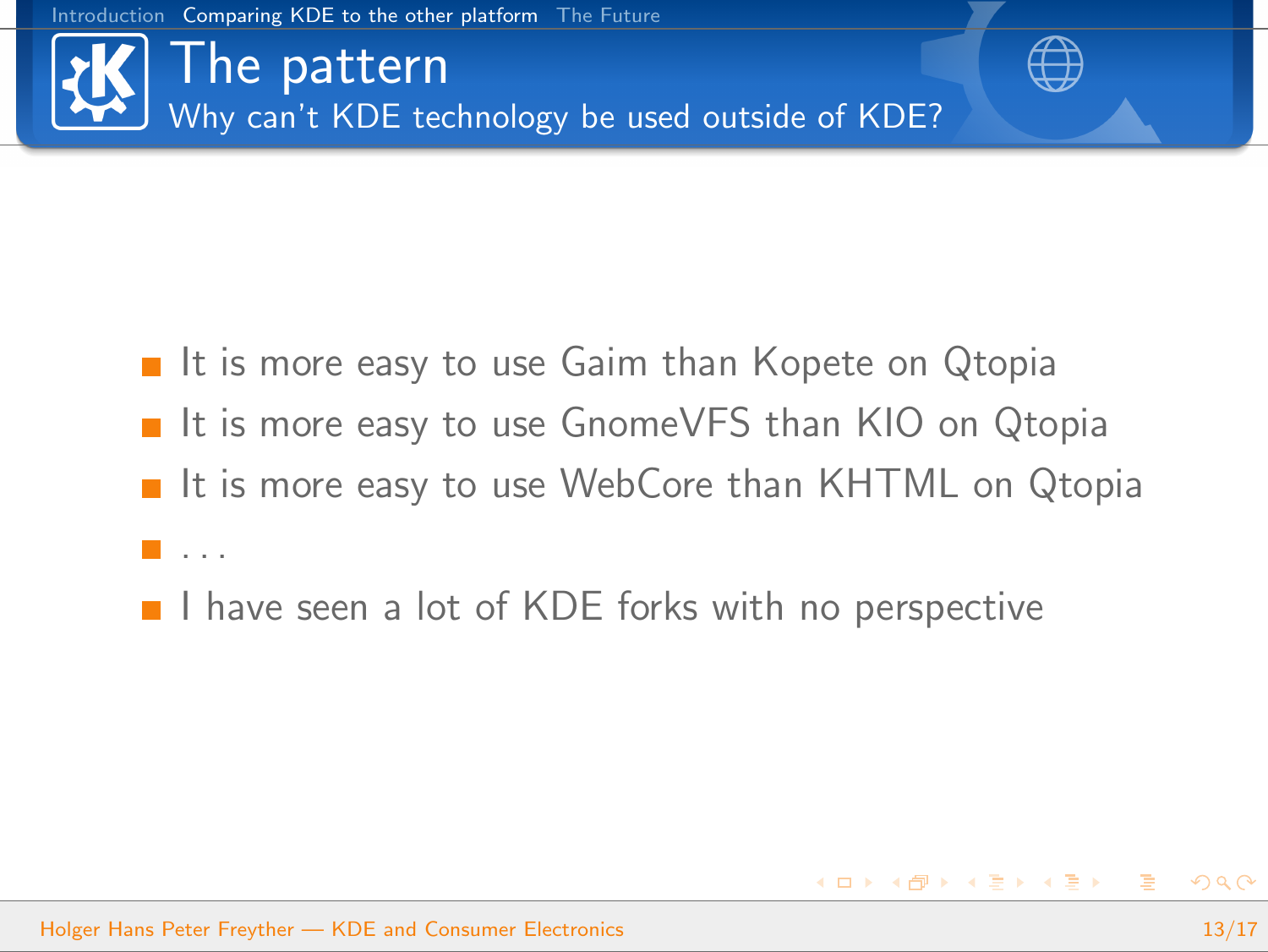



メロメ メタメ メミメ メミメー

### **3** [The Future](#page-13-0)

Holger Hans Peter Freyther — [KDE and Consumer Electronics](#page-0-0) 14/17

<span id="page-13-0"></span>活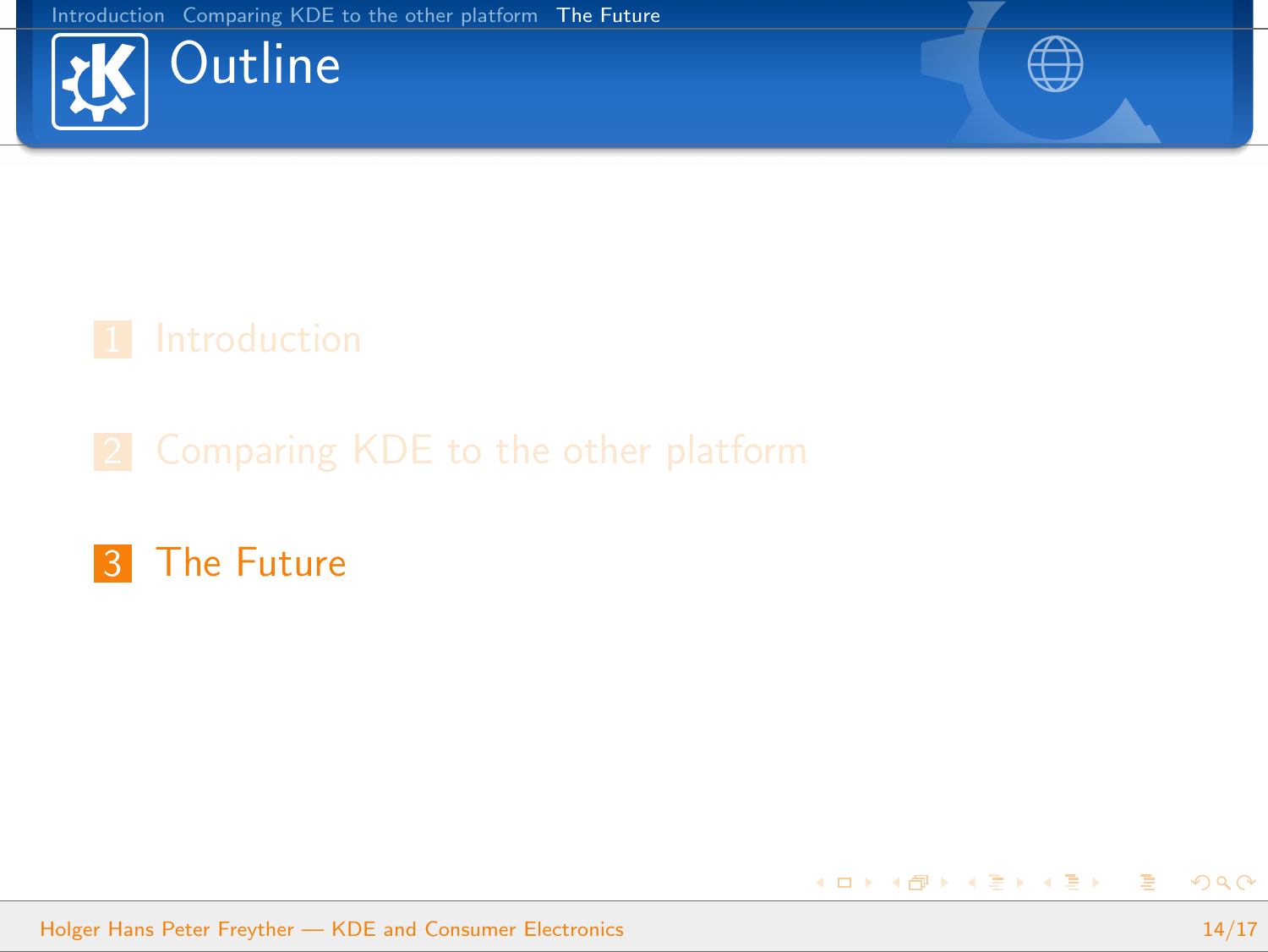



イロト イ部 トイをトイをトー を

#### Once Qtopia is Free

- **Embrace it by making our platform available to Qtopia** customers
- Get new customers and developers for our platform

Generally benefit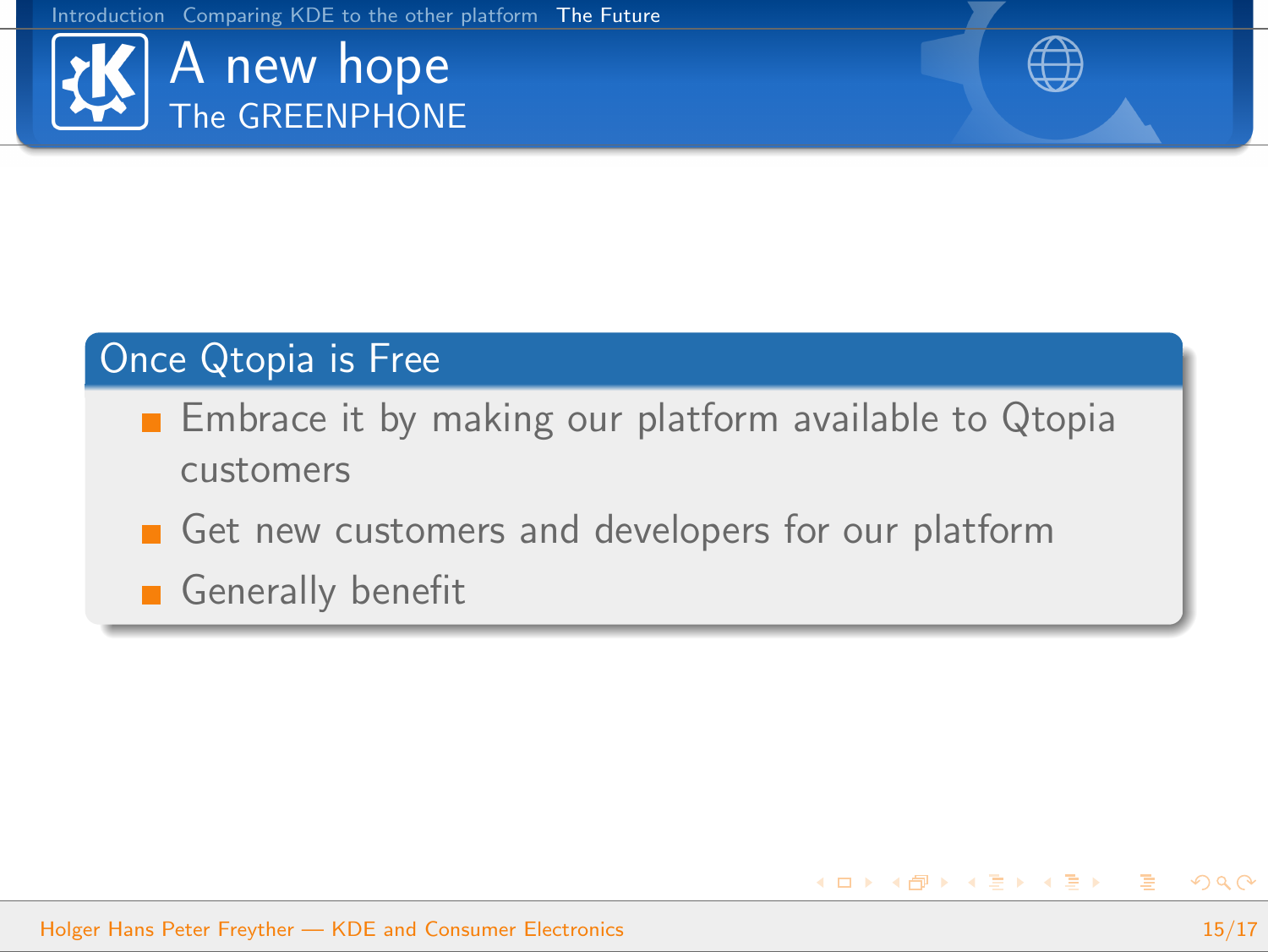

#### Outlook 2010

- Think of the new iPOD shuffle with WiMax, WLAN, UMTS and a huge disk
- Storing and Caching your personal data
- Running KDE and exporting the app to the nearest display
- **Automatically adapting to the appropriate look and feel**
- Be sure to watch a small demo using poky from o-hand.com